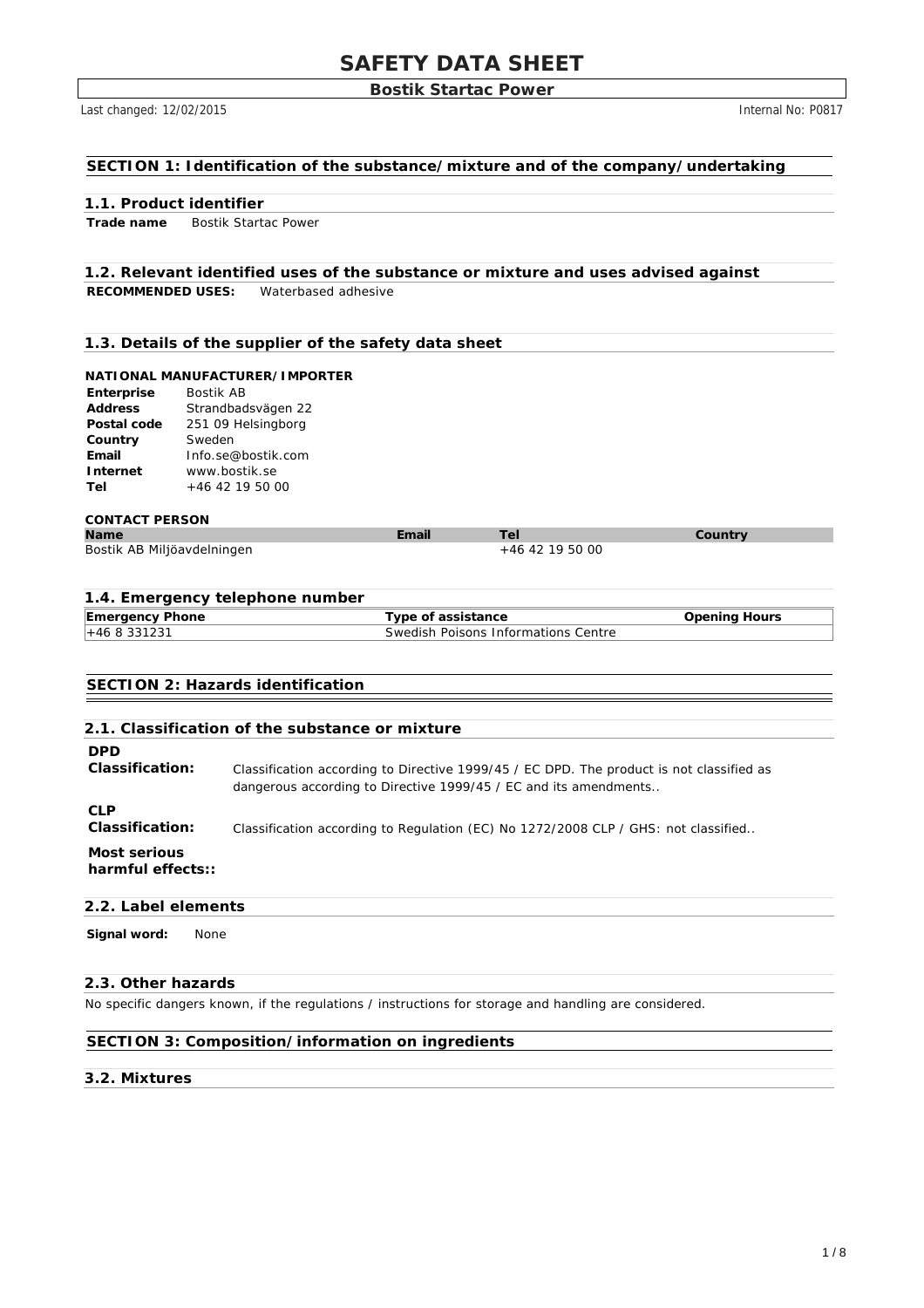## **Bostik Startac Power**

Last changed: 12/02/2015 Internal No: P0817

| Ingredient name                        | Reg.<br>lno. | <b>IEC No.</b> | CAS No.   | Conc.<br>$(wt\%)$ | <b>IDPD-Classification CLP-classification</b> |  |
|----------------------------------------|--------------|----------------|-----------|-------------------|-----------------------------------------------|--|
| <i>water</i>                           |              |                | 7732-18-5 |                   | No classification<br>Ireauired                |  |
| Polyvinylacetate-ethylene<br>copolymer |              |                | 24937-78- |                   | No classification<br>Ireauired                |  |
| akrylicacidester copolymer             |              |                |           |                   | No classification<br>Ireauired                |  |

Full text of R-, H- and EUH-phrases: see section 16.

The EUH hazard statements mentioned in CLP-classification are only label elements.

## **SECTION 4: First aid measures**

## **4.1. Description of first aid measures**

#### **INHALATION**

Fresh air and rest. Keep the respiratory tract clear.

#### **INGESTION**

Drink a few glasses of water. Contact physician if larger quantity has been consumed. Never give anything by mouth to an unconscious person.

#### **SKIN**

Wash skin thoroughly with soap and water. Do not use solvents. Remove contaminated clothing.

## **EYES**

Remove any contact lenses and rinse with water for at least 15 minutes (keep the eyelids open). Get medical attention if any discomfort continues.

## **BURNS**

Not applicable.

## **GENERAL**

When obtaining medical advice, show the safety data sheet or label.

## **4.2. Most important symptoms and effects, both acute and delayed**

By prolonged contact, the product may dry the skin.

## **4.3. Indication of any immediate medical attention and special treatment needed**

No specific information beyond that provided otherwise in this data sheet considered necessary for the treating physician.

## **SECTION 5: Firefighting measures**

## **5.1. Extinguishing media**

#### **SUITABLE EXTINGUISHING MEDIA:**

Extinguish with powder, carbon dioxide, foam or fine water mist.

#### **UNSUITABLE EXTINGUISHING MEDIA**

Do not use a direct water jet.

#### **5.2. Special hazards arising from the substance or mixture**

Formation of hazardous vapours may take place at decomposition temperatures.

## **5.3. Advice for firefighters**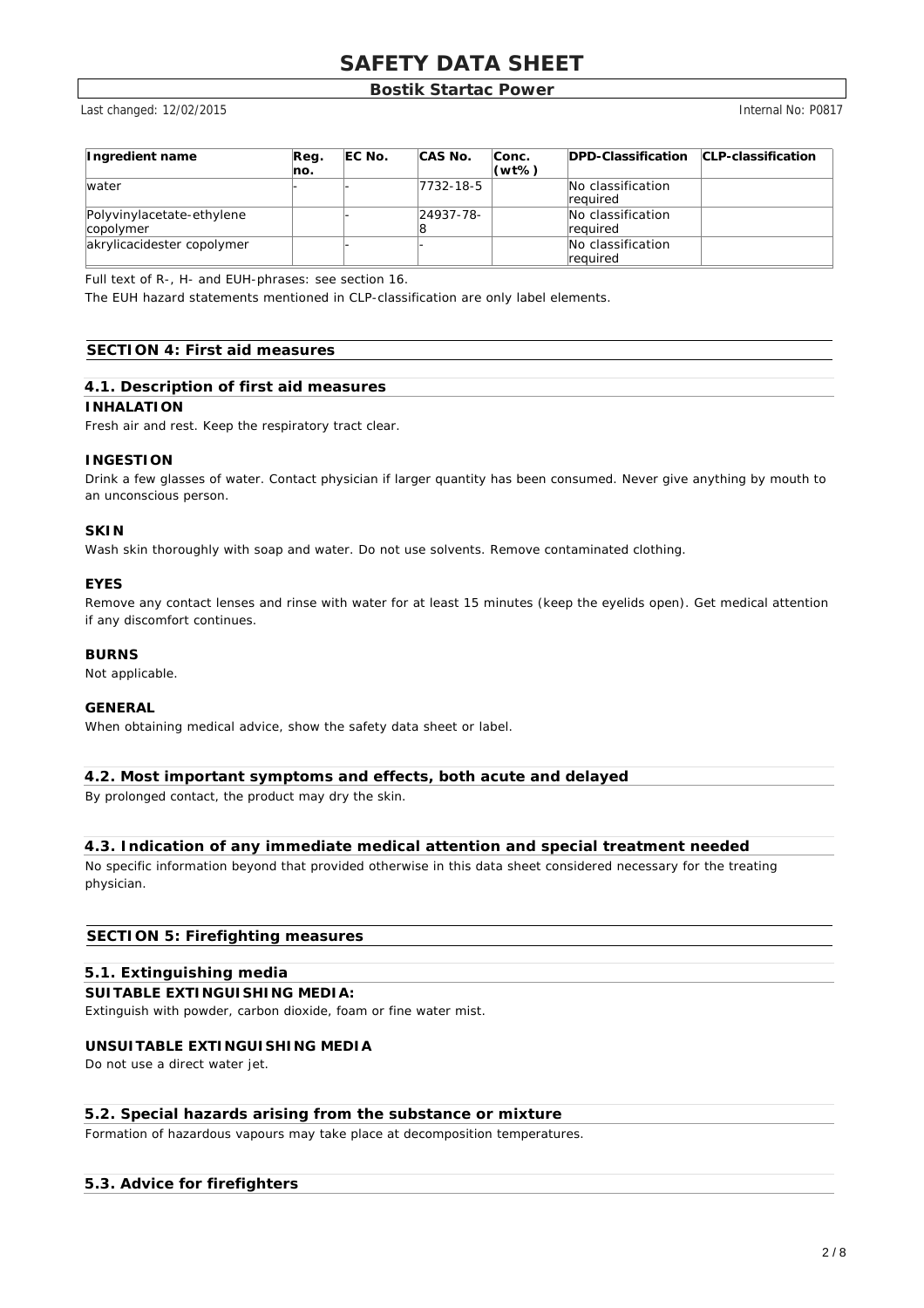## **Bostik Startac Power**

Last changed: 12/02/2015 Internal No: P0817

Do not allow extinguishing water or spillage to run out into the sewage system. Breathing apparatus should be used in fire fighting.

## **OTHER INFORMATION**

Cool containers exposed to flames with water until well after the fire is out.

## **SECTION 6: Accidental release measures**

## **6.1. Personal precautions, protective equipment and emergency procedures**

#### **PERSONAL PRECAUTIONS**

Wear necessary protective equipment.

#### **FOR NON-EMERGENCY PERSONNEL**

NB! Risk of slipping due to spillage. Avoid direct contact.

#### **FOR EMERGENCY RESPONDERS**

Show this safety data sheet, if possible.

#### **6.2. Environmental precautions**

The product is not classified as dangerous to the environment according to Scandinavian or ECC criteria and information available and known to us.

#### **6.3. Methods and material for containment and cleaning up**

#### **METHODS AND MATERIAL**

Soak up with sawdust, sand or other inert absorption material and collect into enclosed containers.

#### **6.4. Reference to other sections**

See Section 8 for personal protective equipment and section 13 for waste disposal.

#### **OTHER INFORMATION**

In the event of major emissions, contact the relevant authorities.

## **SECTION 7: Handling and storage**

#### **7.1. Precautions for safe handling**

Good working hygiene must always be observed when handling product. NB! Risk of slipping due to spillage. Wash at the end of each work shift and before eating, smoking and using the toilet.

## **7.2. Conditions for safe storage, including any incompatibilities**

Keep out of the reach of children. Store above 0 °C. Store in water resistant packaging.

## **7.3. Specific end use(s)**

See Product Data Sheet.

## **SECTION 8: Exposure controls/personal protection**

## **8.1. Control parameters**

#### **8.2. Exposure controls**

#### **APPROPRIATE ENGINEERING CONTROLS**

Workplace and work methods are designed to prevent direct contact.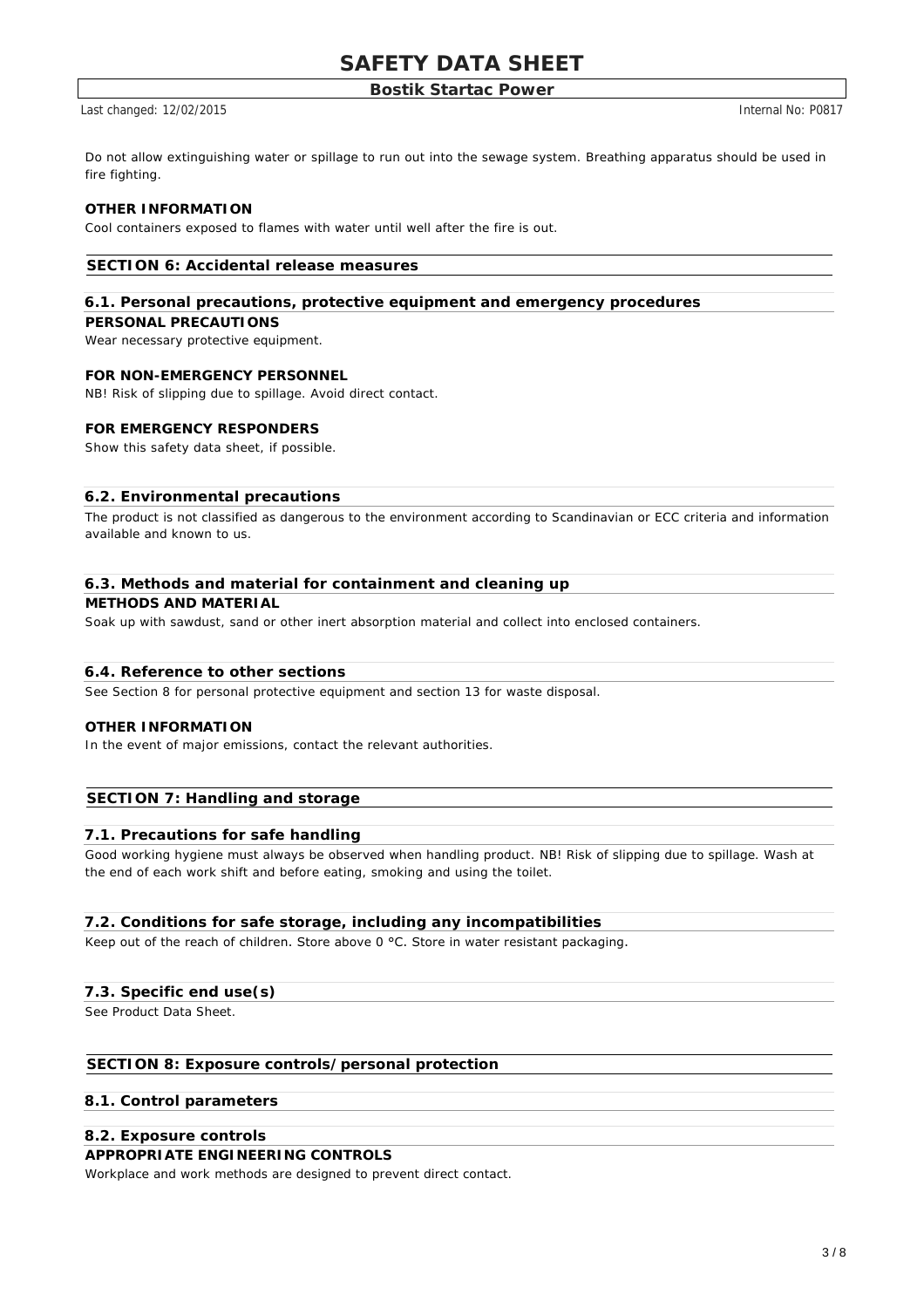## **Bostik Startac Power**

Last changed: 12/02/2015 12/02/2015

#### **EYE PROTECTION**

Eye protection is recommended when there is a risk of direct contact or splashes

#### **SKIN PROTECTION**

Wear appropriate clothing to prevent any possibility of skin contact.

#### **HAND PROTECTION**

Protective gloves must be used if there is a risk of direct contact or splash. Use suitable protective gloves if risk of skin contact.

## **RESPIRATORY PROTECTION**

Ensure good general ventilation.

#### **OTHER INFORMATION**

Good working hygiene must always be observed when handling product.

## **LIMITATION OF ENVIRONMENTAL EXPOSURE**

Prevent discharges into the sewage system, watercourses or ground.

## **SECTION 9: Physical and chemical properties**

#### **9.1. Information on basic physical and chemical properties**

| <b>STATE</b>  | Liguid.                               |
|---------------|---------------------------------------|
| <b>COLOUR</b> | White                                 |
| <b>ODOUR</b>  | Odourless or no characteristic odour. |

**SOLUBILITY IN WATER** Miscible with water.

| Parameter                               | Value/unit | Method/reference | Observation |
|-----------------------------------------|------------|------------------|-------------|
| pH (concentrate)                        | No data    |                  |             |
| pH (solution for use)                   | No data    |                  |             |
| Melting point                           | No data    |                  |             |
| Freezing point                          | No data    |                  |             |
| Initial boiling point and boiling range | No data    |                  |             |
| Flash point                             | No data    |                  |             |
| Evaporation rate                        | No data    |                  |             |
| Flammability (solid, gas)               | No data    |                  |             |
| Flammability limits                     | No data    |                  |             |
| Explosion limits                        | No data    |                  |             |
| Vapour pressure                         | No data    |                  |             |
| Vapour density                          | No data    |                  |             |
| Relative density                        | No data    |                  |             |
| Partition coefficient                   | No data    |                  |             |
| Auto-ignition temperature               | lNo data   |                  |             |
| Decomposition temperature               | lNo data   |                  |             |
| Viscosity                               | No data    |                  |             |

#### **9.2. Other information**

| Par <sub>s</sub><br>۱tar<br>-<br>ושנטו | ′unit                          | Mc<br>. .<br>reference<br>חחו | vatior |
|----------------------------------------|--------------------------------|-------------------------------|--------|
| <b>IDensit</b><br>x                    | $\sim$ $-$<br>$\sim$<br>.<br>- |                               |        |

**Note no. Comments**

## **SECTION 10: Stability and reactivity**

**10.1. Reactivity**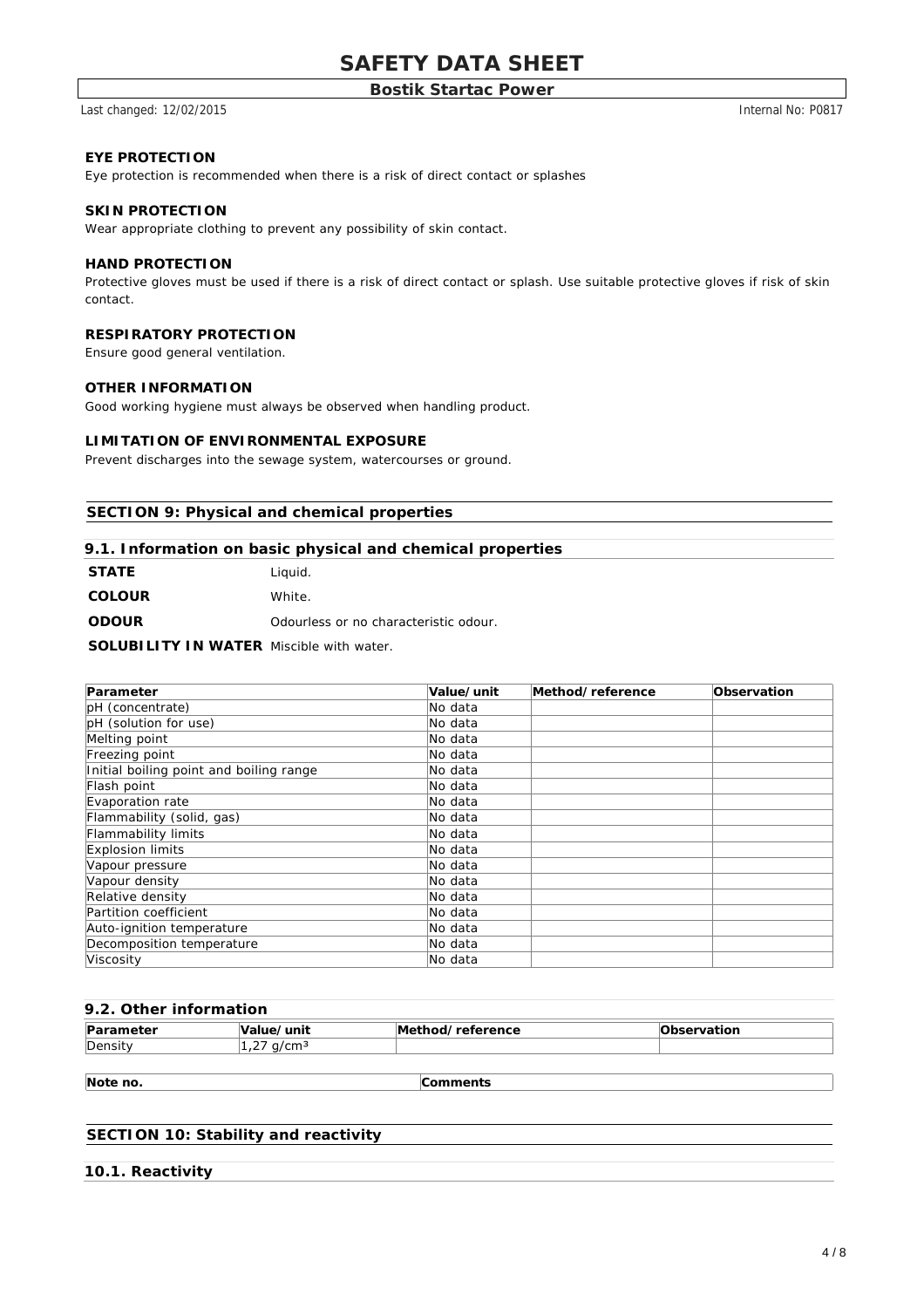## **Bostik Startac Power**

Last changed: 12/02/2015 12/02/2015

No known significant effects or critical hazards.

## **10.2. Chemical stability**

Stable under recommended storage and handling conditions.

## **10.3. Possibility of hazardous reactions**

No dangerous reactions known.

#### **10.4. Conditions to avoid**

Protected against freezing.

#### **10.5. Incompatible materials**

Avoid contact with oxidizing substances, strong acids and strong bases.

## **10.6. Hazardous decomposition products**

Carbon dioxide is formed when heated or in a fire.

## **SECTION 11: Toxicological information**

#### **11.1. Information on toxicological effects**

#### **Acute toxicity - oral**

Drink a few glasses of water. Contact physician if larger quantity has been consumed.

#### **Acute toxicity - dermal**

No known significant effects or critical hazards.

#### **Acute toxicity - inhalation**

No known significant effects or critical hazards.

## **Skin corrosion/irritation**

May have a drying effect.

#### **Serious eye damage/eye irritation**

Splashes in the eyes may cause irritation and problems due to the adhesive properties of the product.

#### **SECTION 12: Ecological information**

#### **12.1. Toxicity**

## **ACUTE AQUATIC TEST RESULTS**

No information available

#### **ECOTOXICITY**

Ecotoxilogical information for the product is not available.

#### **12.2. Persistence and degradability**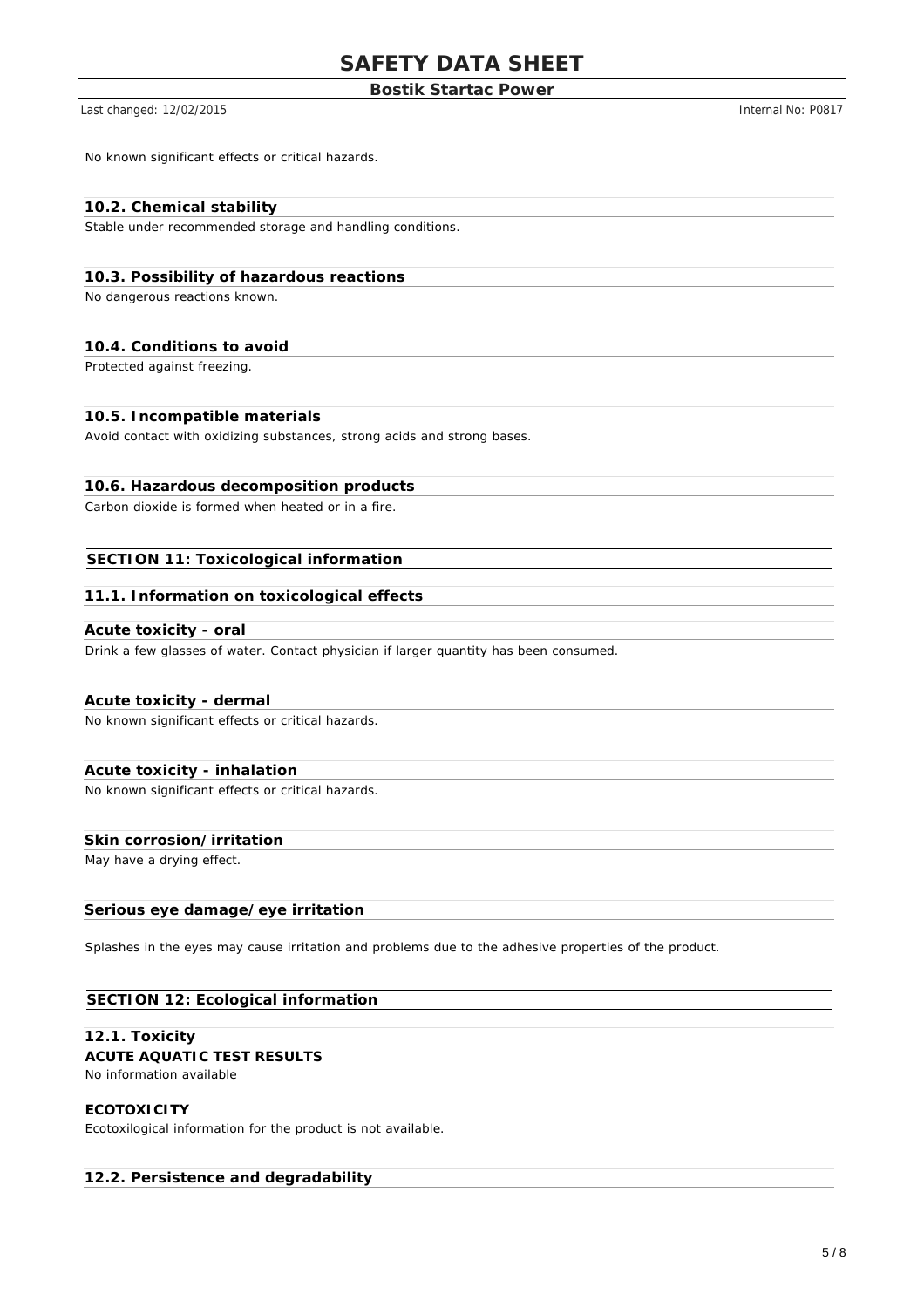## **Bostik Startac Power**

Last changed: 12/02/2015 **Internal No: P0817** 

Discharges of smaller quantities to adapted biological cleaning facilities do not affect the bio sludge.

## **12.3. Bioaccumulative potential**

No information available

## **12.4. Mobility in soil**

No information available

## **12.5. Results of PBT and vPvB assessment**

The product does not contain any PBT or vPvB substances.

## **12.6. Other adverse effects**

None known.

## **OTHER INFORMATION**

Prevent discharges into the sewage system, watercourses or ground.

# **SECTION 13: Disposal considerations**

#### **13.1. Waste treatment methods**

# **GENERAL REGULATIONS**

Treat as industrial waste. When handling larger volumes consult local authorities and local waste disposal organisation.

## **CATEGORY OF WASTE**

EWC-Code 080410

# **SECTION 14: Transport information**

**Classified as Dangerous Goods: No**

| Land transport (ADR/RID)                   |                |                                   |                |  |
|--------------------------------------------|----------------|-----------------------------------|----------------|--|
| 14.1. UN<br>number                         | Not applicable | 14.4. Packing<br>group            | Not applicable |  |
| 14.2. UN<br>proper<br>shipping<br>name     | Not applicable | 14.5.<br>Environmental<br>hazards | Not applicable |  |
| 14.3.<br>Transport<br>hazard<br>class(es)  | Not applicable |                                   |                |  |
| Hazard<br>label(s)                         | Not applicable |                                   |                |  |
| <b>Hazard</b><br>lidentification<br>number | Not applicable | Tunnel<br>restriction<br>code     | Not applicable |  |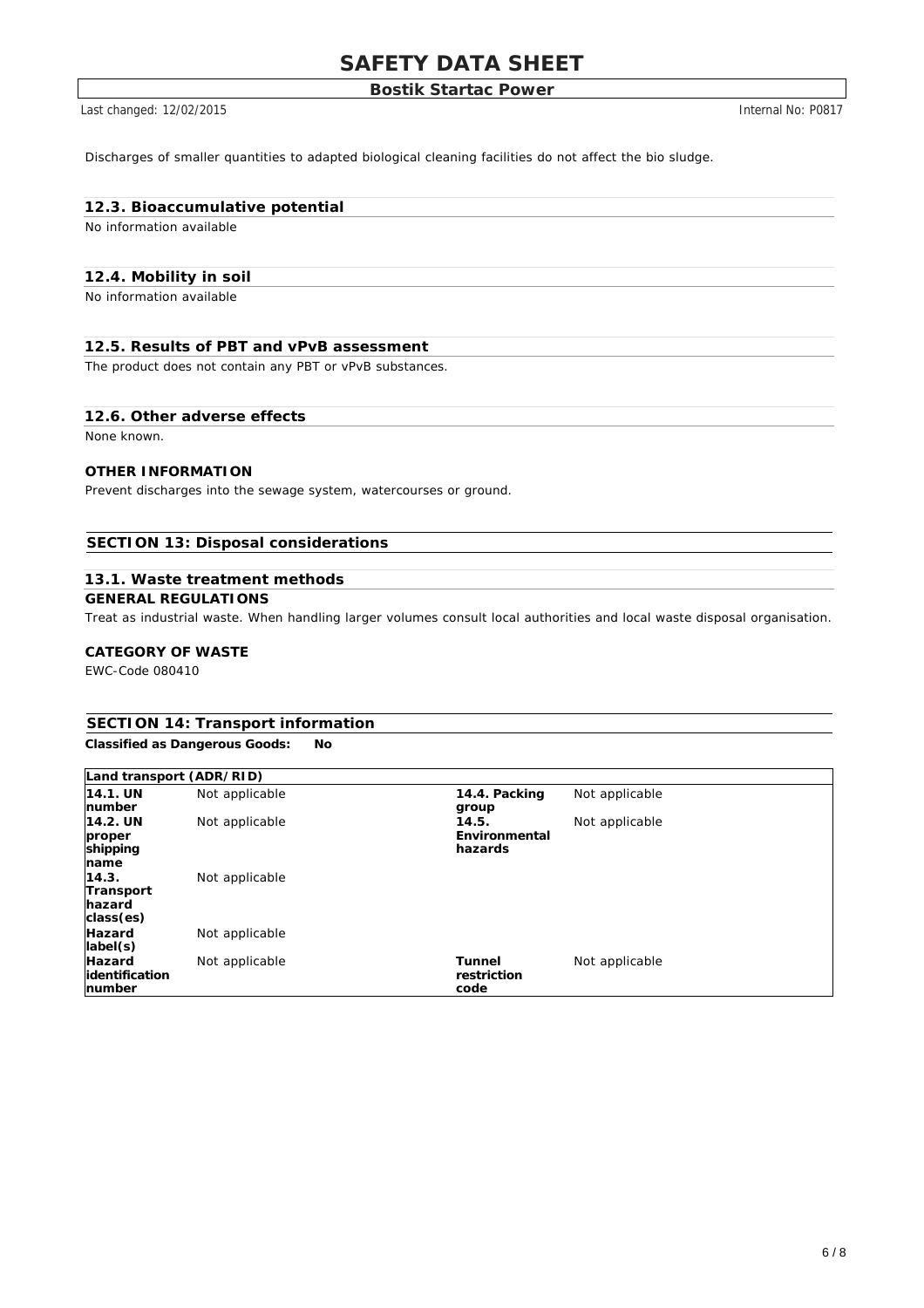**Bostik Startac Power**

Last changed: 12/02/2015 **Internal No: P0817** 

|                      | Inland water ways transport (ADN)  |               |                |
|----------------------|------------------------------------|---------------|----------------|
| 14.1. UN             | Not applicable                     | 14.4. Packing | Not applicable |
| number               |                                    | group         |                |
| 14.2. UN             | Not applicable                     | 14.5.         | Not applicable |
| proper               |                                    | Environmental |                |
| shipping name        |                                    | hazards       |                |
| 14.3.                | Not applicable                     |               |                |
| Transport            |                                    |               |                |
| hazard               |                                    |               |                |
| class(es)            |                                    |               |                |
| <b>Hazard</b>        | Not applicable                     |               |                |
| label(s)             |                                    |               |                |
| Environmental        | Not applicable                     |               |                |
| hazard in tank       |                                    |               |                |
| vessels              |                                    |               |                |
|                      |                                    |               |                |
| Sea transport (IMDG) |                                    |               |                |
| 14.1. UN             | Not applicable                     | 14.4. Packing | Not applicable |
| number               |                                    | group         |                |
| 14.2. UN             | Not applicable                     | 14.5.         | Not applicable |
| proper               |                                    | Environmental |                |
| shipping             |                                    | hazards       |                |
| name                 |                                    |               |                |
| 14.3.                | Not applicable                     |               |                |
| Transport            |                                    |               |                |
| hazard               |                                    |               |                |
| class(es)            |                                    |               |                |
| Hazard               | Not applicable                     |               |                |
| label(s)             |                                    |               |                |
| Sub Risk:            | Not applicable                     |               |                |
| <b>IMDG Code</b>     | Not applicable                     |               |                |
| segregation          |                                    |               |                |
| group                |                                    |               |                |
| Marine               | Not applicable                     |               |                |
| pollutant            |                                    |               |                |
| Substance            | Not applicable                     |               |                |
| name(s) on<br>marine |                                    |               |                |
| pollutant            |                                    |               |                |
|                      |                                    |               |                |
| EMS:                 | Not applicable                     |               |                |
|                      |                                    |               |                |
| 14.1. UN             | Air transport (ICAO-TI / IATA-DGR) |               |                |
| number               | Not applicable                     | 14.4. Packing | Not applicable |
|                      |                                    | group         |                |
| 14.2. UN             | Not applicable                     |               |                |
| proper<br>shipping   |                                    |               |                |
| name                 |                                    |               |                |
| 14.3.                | Not applicable                     |               |                |
|                      |                                    |               |                |

**Transport hazard class(es)** ot app **Hazard label(s)** Not applicable

# **SECTION 15: Regulatory information**

## **15.1. Safety, health and environmental regulations/legislation specific for the substance or mixture**

## **PROVISIONS**

Safety, health and environmental regulations / legislation specific for the substance or mixture. EU Regulation (EC) No 1907/2006 (REACH).

## **15.2. Chemical safety assessment**

## **OTHER INFORMATION**

Not established.